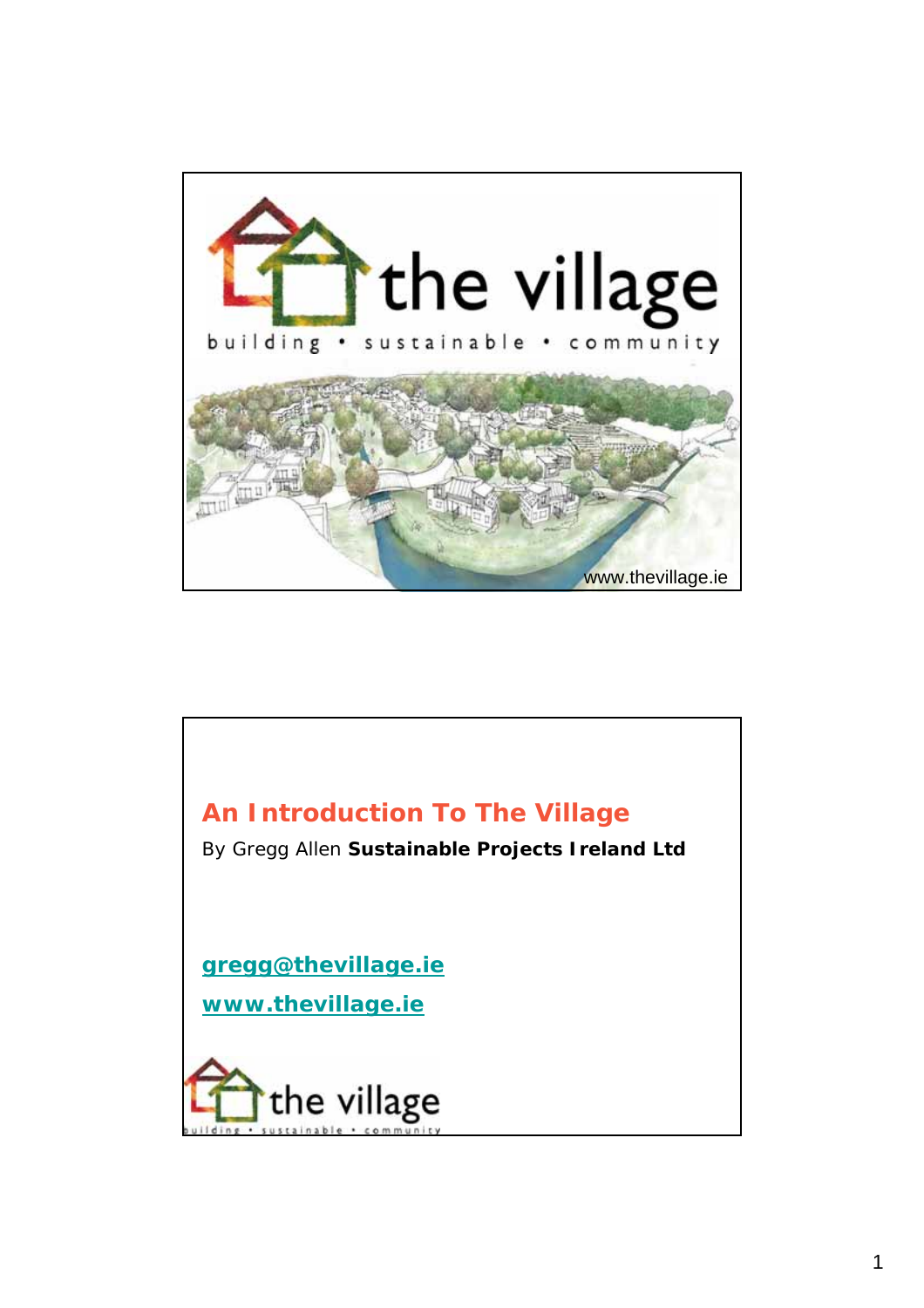"To create and manage a sustainable village in Ireland. The Village will serve as a model for sustainable living into the 21st century and will serve as an education, enterprise research and service resource for all.

*" The transition to sustainable development has been identified as the most important global transformation since the agricultural and industrial revolutions. The growth model of the 20th century, characterised by increases in the use of energy and raw materials and leading to overexploitation of scarce environmental resources, cannot be sustained indefinitely into the 21st Century"*

**Department Of Environment "Sustainable Development – A strategy for Ireland 1997"**

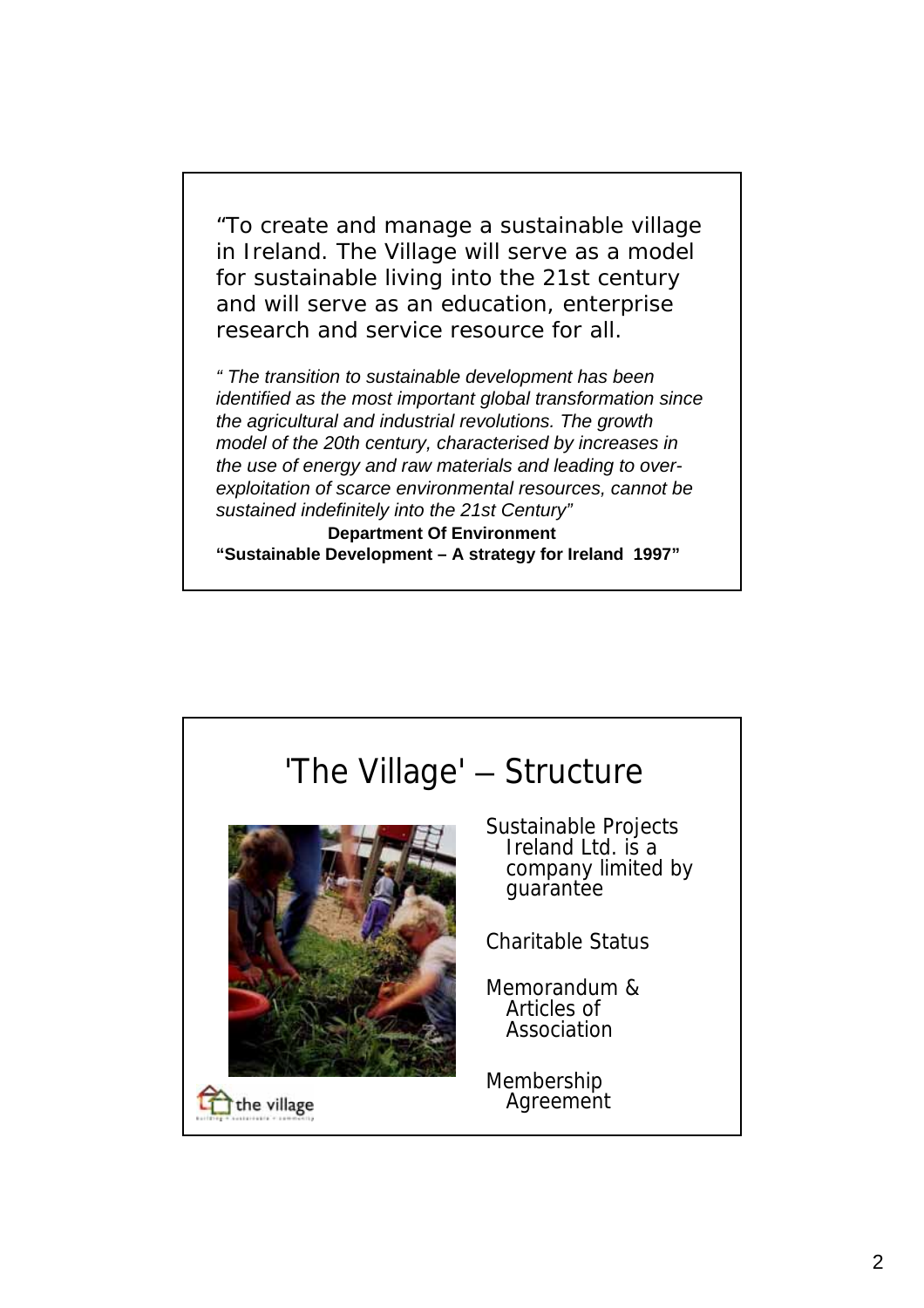

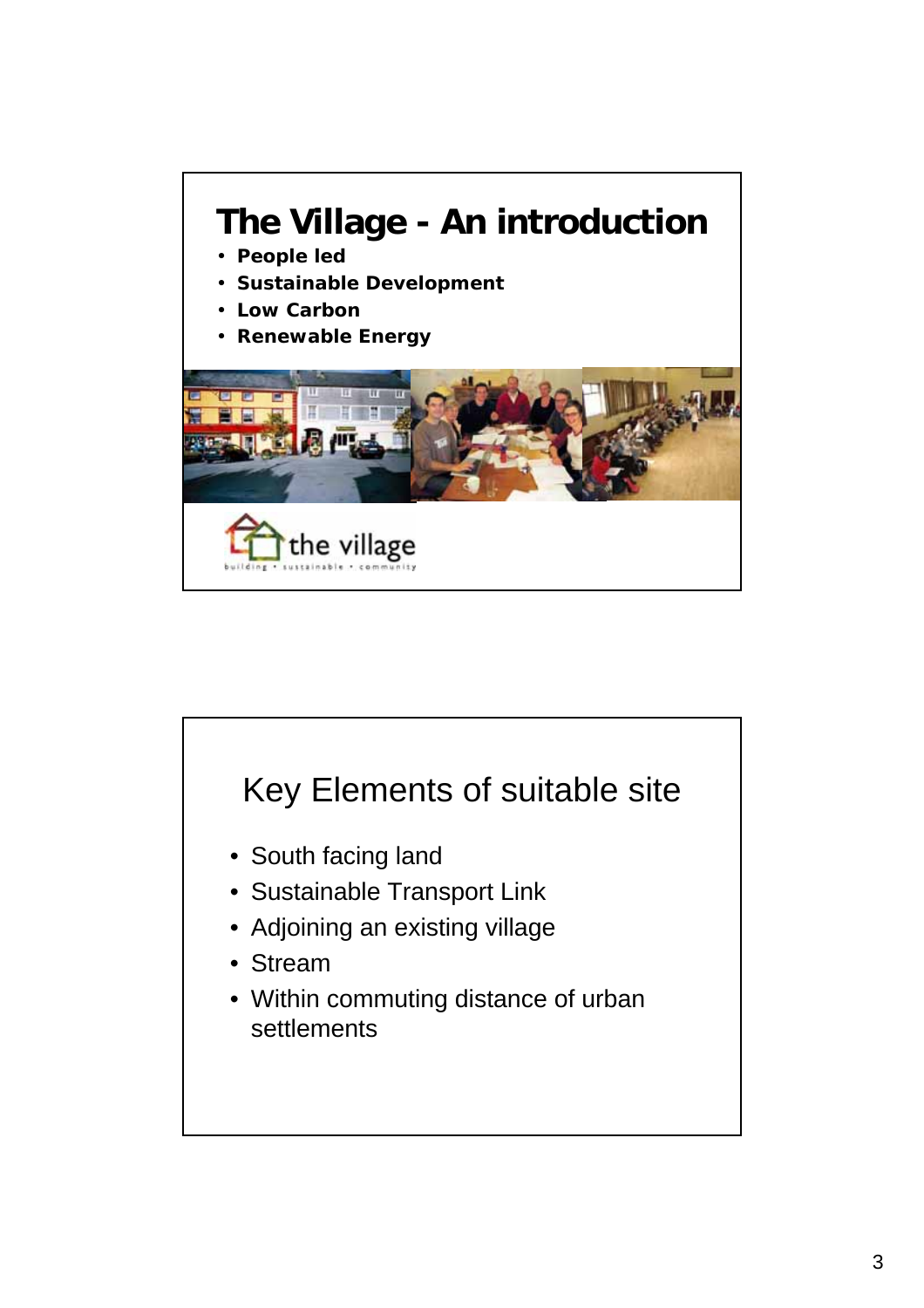

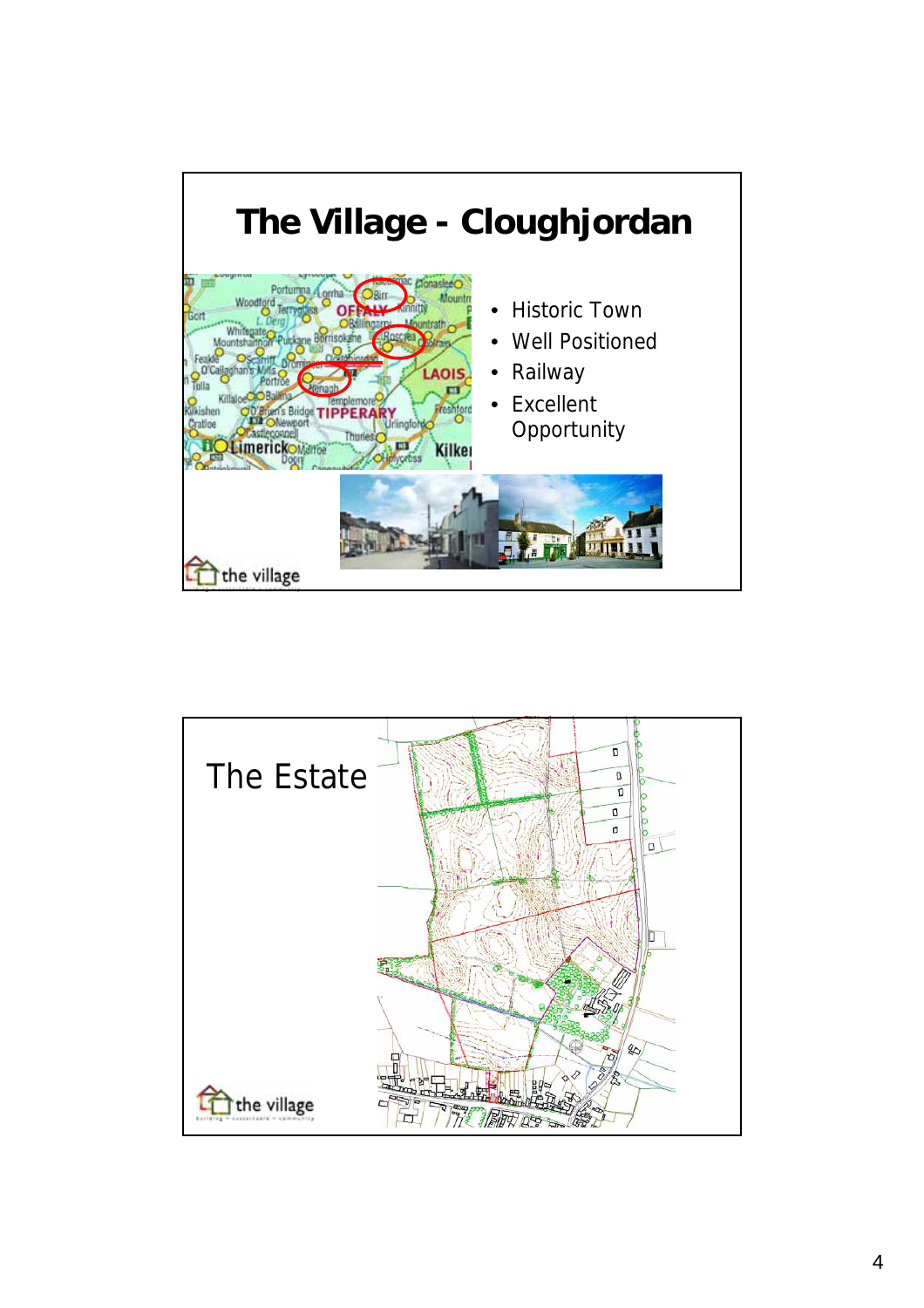

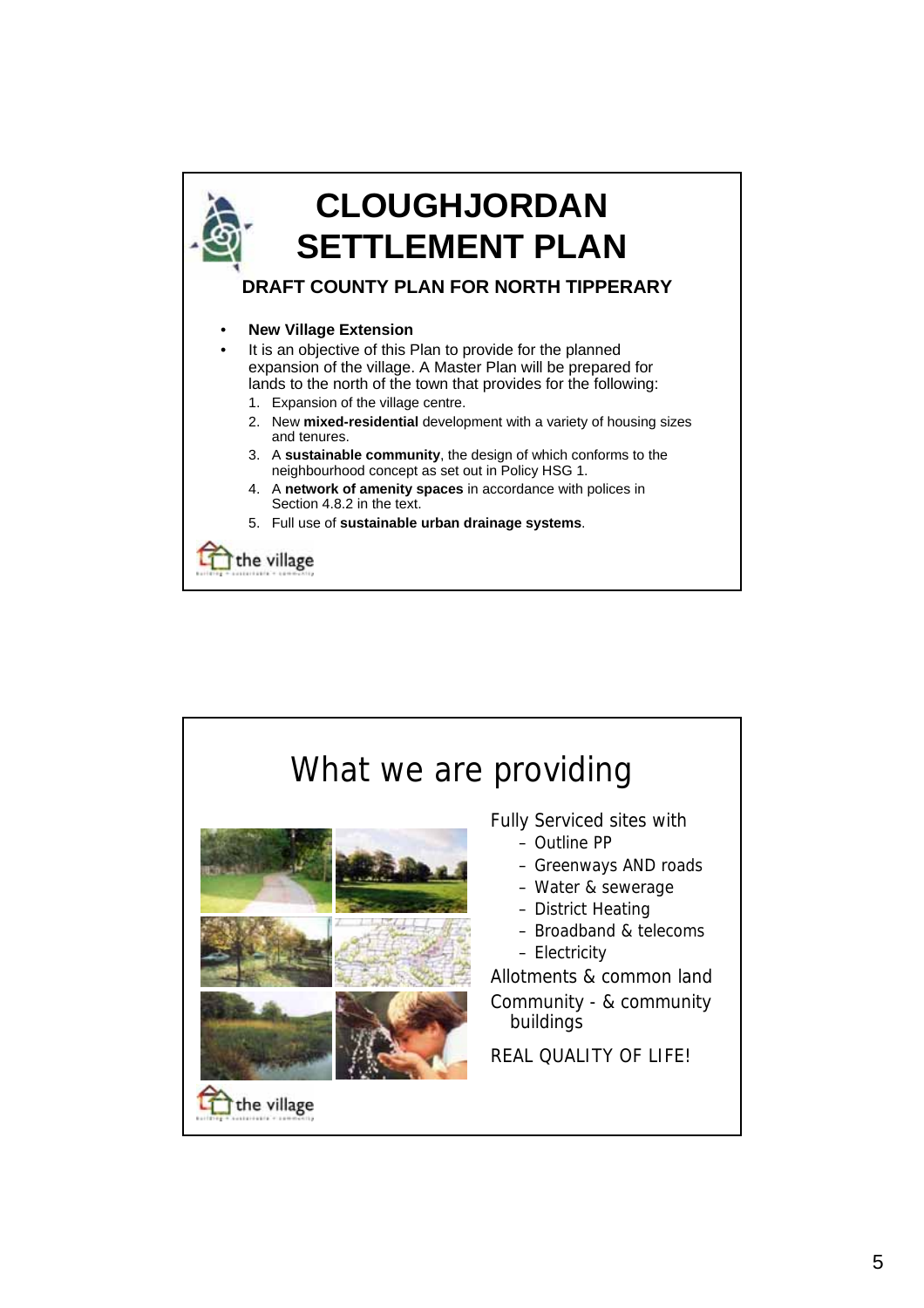

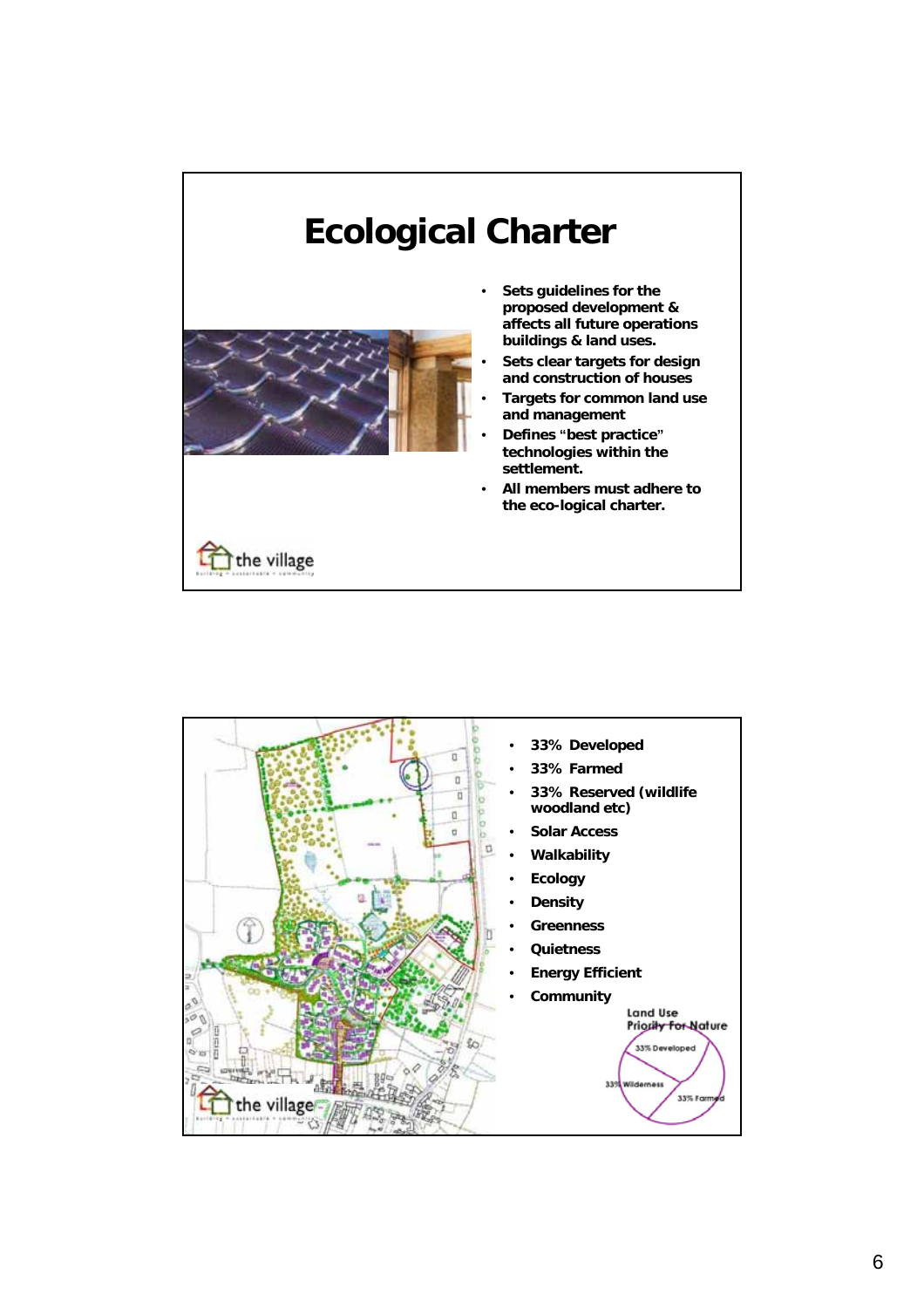

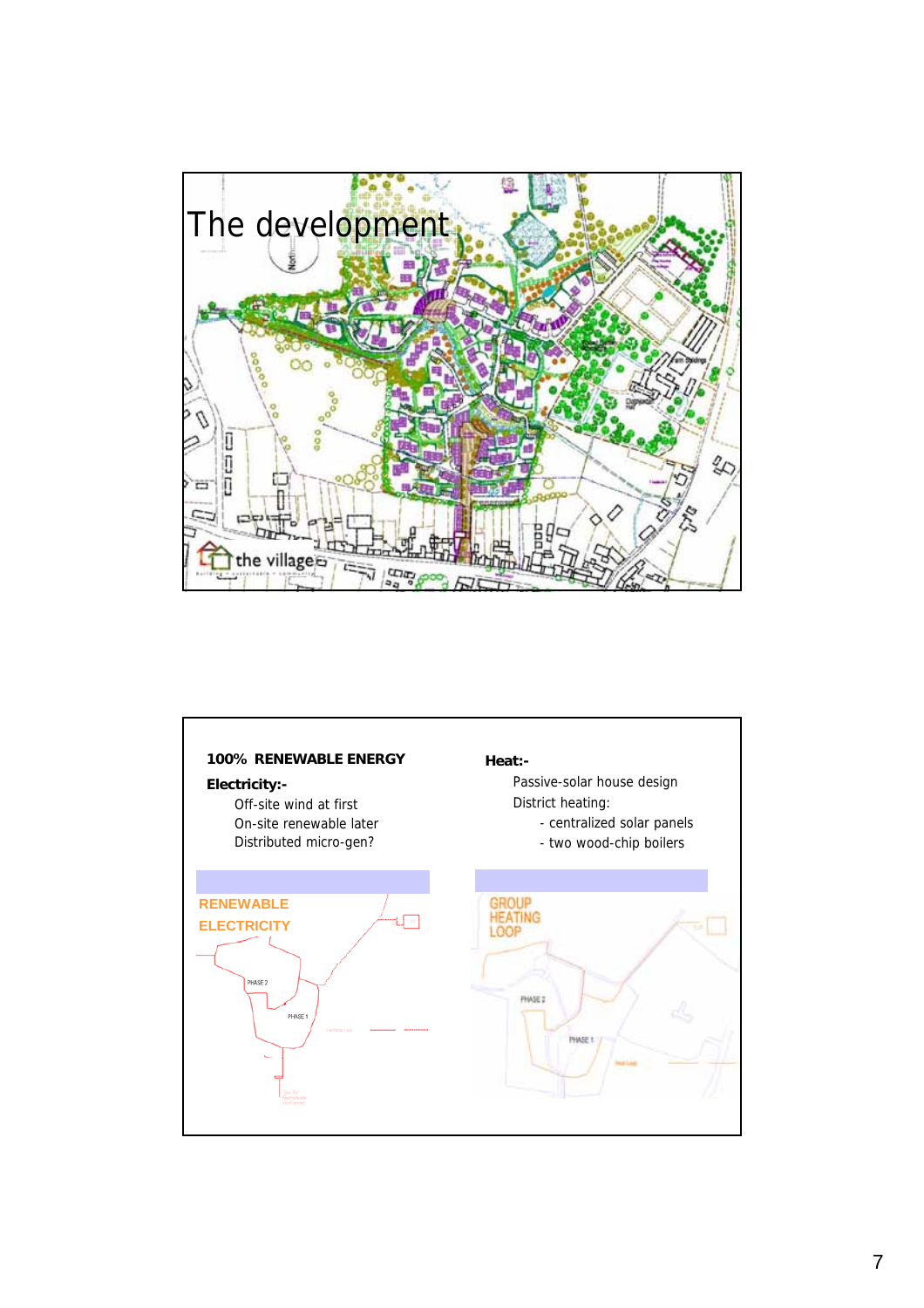

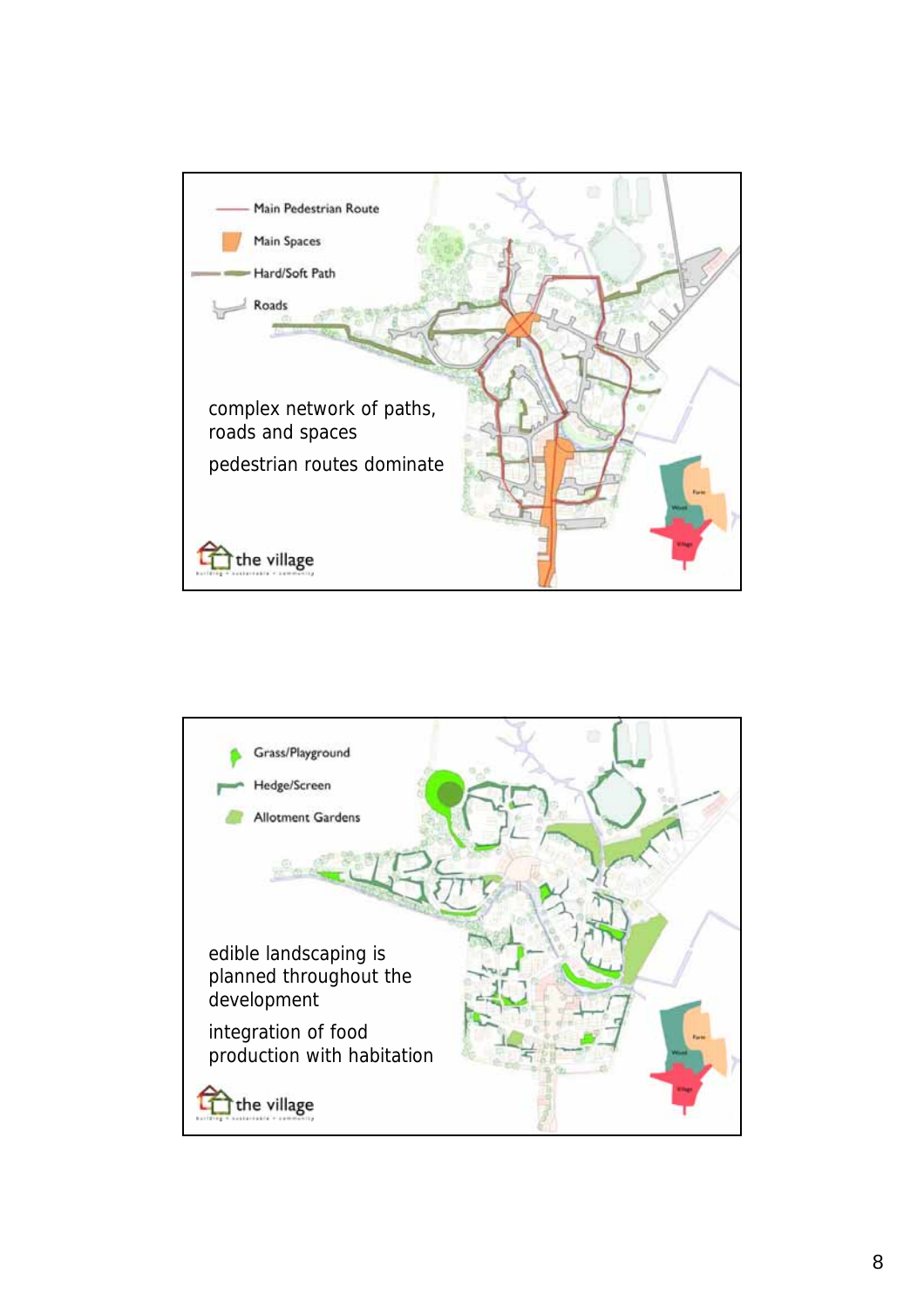

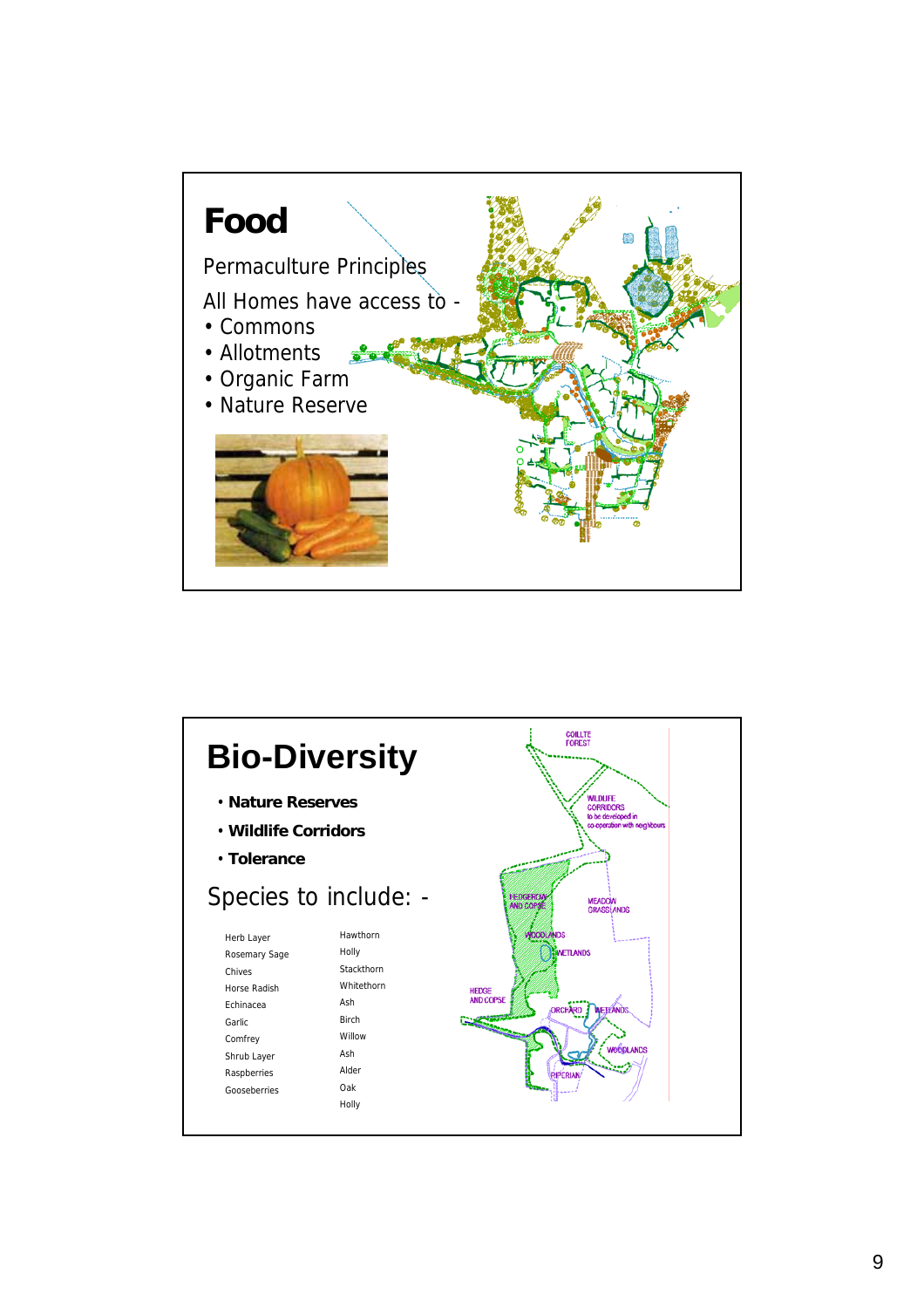

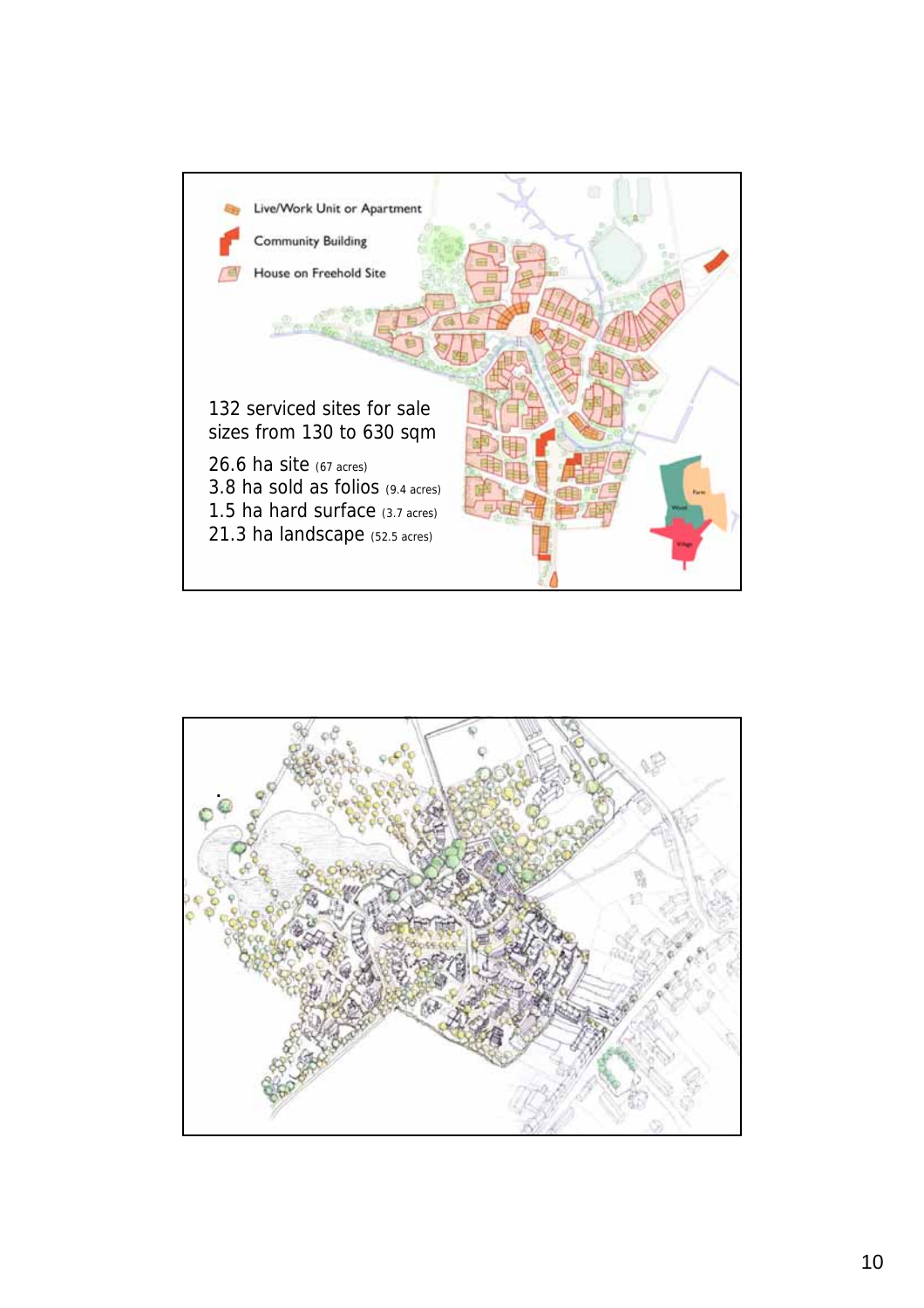

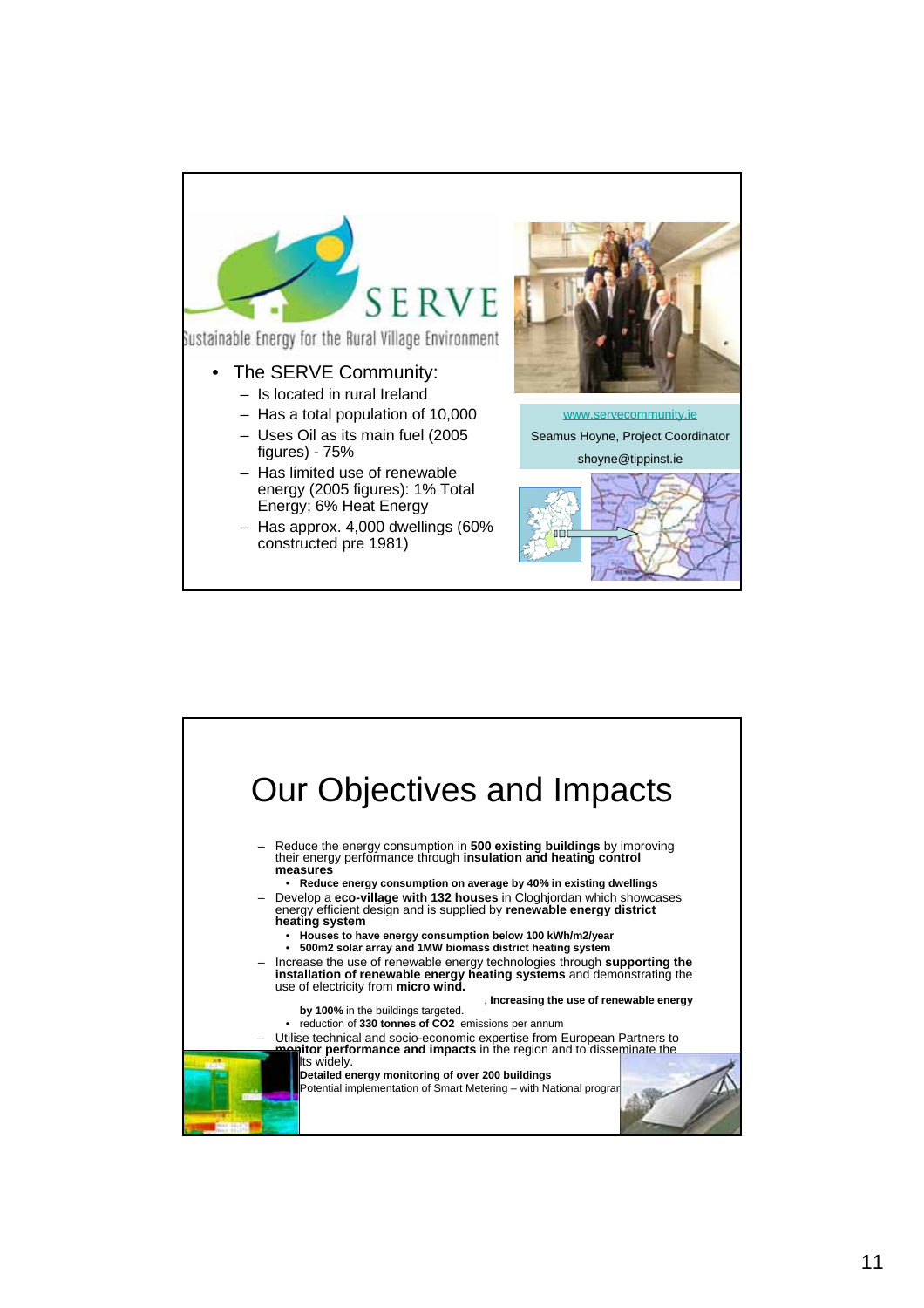## Building a Local Economy

- Enterprise Ireland Funding €450,000
- Community Supported Agriculture
- Oxpark Construction Ltd.
- Cultivate Living & Learning Centre
- Acorn Energy Consultancy
- Mendes 'Go-Car' Ltd (CarSharing)
- Mementomori Event Management Ltd.